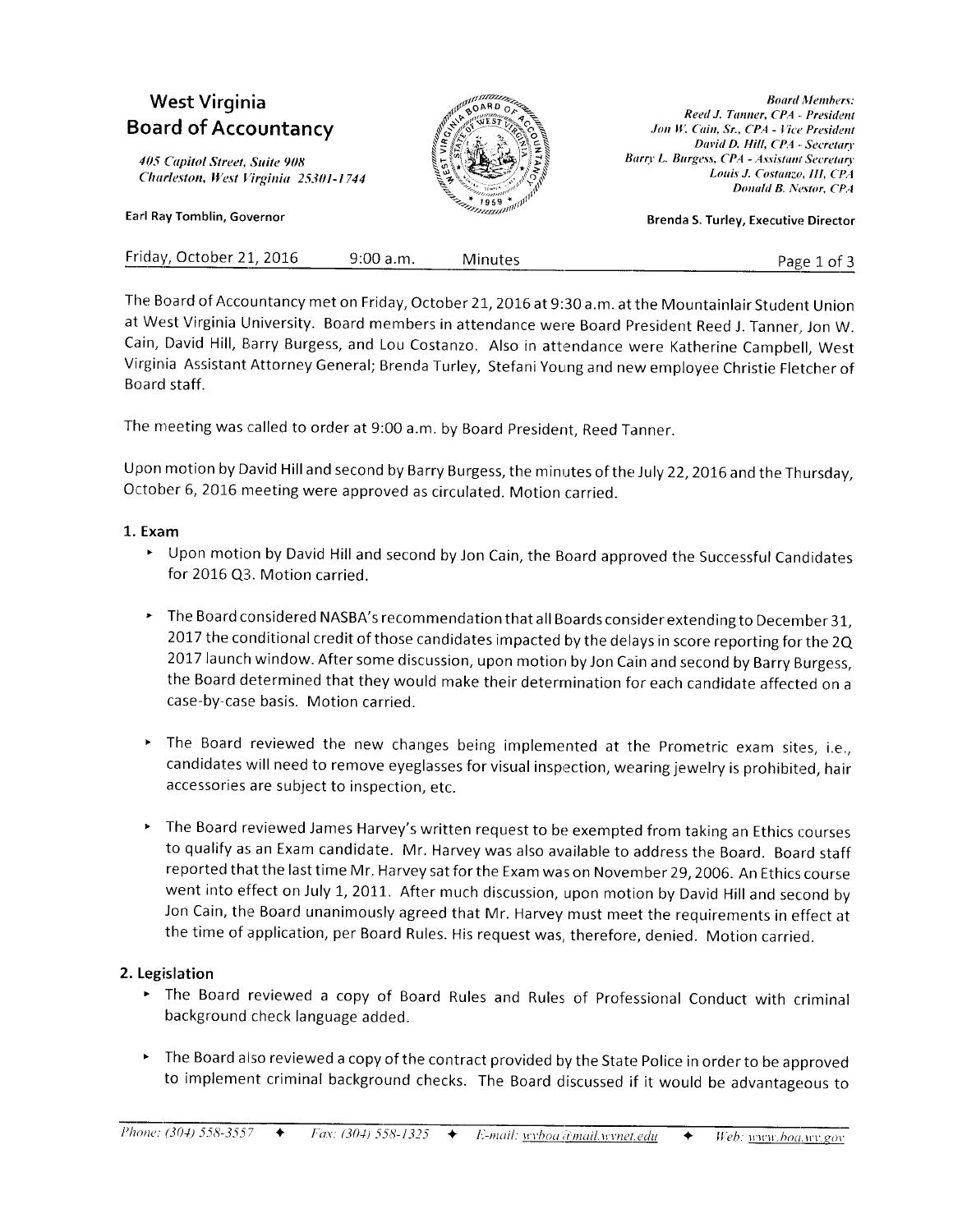participate in the State Police wrap-back program, which would inform the Board if the State Police or the FBI were notified of a crime committed by an applicant after application date. Upon motion by David Hill and second by Jon Cain, the Board agreed approve the Director to sign the criminal background check agreement. Motion carried. The wrap-back program was tabled until the next Board meeting.

' The Board President began a discussion as to what crinres should be brought before the Board's attention. The Board determined that research was needed to determine what crimes would automatically deny licensure, if any. The Board instructed the Executive Director and A.G. counsel to work together to draft rule changes needed and the topic was tabled until the January nreeting.

The Board took a 5-minute break at  $10:00$  a.m.

### 3. Technology

> Executive Director, Brenda Turley, gave a status report regarding the new e-licensing due to go-live very soon. She requested volunteers from the Board for testing the application approval process. Barry Burgess agreed to assist.

#### 4. Financial

The Board received the Receipts and Disbursements Report for the period ending September 30, 2016 as follows:

| Beginning Cash Balance, July 1, 2016    | \$631,588.60  |
|-----------------------------------------|---------------|
| Total Receipts                          | 46.295.00     |
| Total Disbursements                     | (104, 906.45) |
| Ending Cash Balance, September 30, 2016 | 572,977.15    |

Upon motion by Barry Burgess and second by Jon Cain, the Board ratified 2016 Q-3 p-card expenditures. Motion carried.

### 5. Other

- $\blacktriangleright$  Board staff reported the current litigation against the Board is in the interrogatory stage.
- ' The Board reviewed the quote from Correctional Industries for a U-shaped desk and book shelves for the Board office. Board member Barry Burgess reasoned that since the Board did not have to pay for rooms for members and staff to spend the night in Morgantown, then the same money could go toward paying for the furniture. After some discussion, upon motion by Barry Burgess and second by Jon Cain, the Board approved the purchase with 4 'ayes' and one 'nay'. Motion carried.

### Dates for 2017 Board Meetings:

| Thursday, January 19, 2017 | 1:00 p.m. | @ Board office        |
|----------------------------|-----------|-----------------------|
| Friday, April 21, 2017     | 9:30 a.m. | @ Board office        |
| Friday, July 21, 2017      | 9:30 a.m. | @ Board office        |
| Thursday, October 19, 2017 | 1:00 p.m. | @ Marshall University |